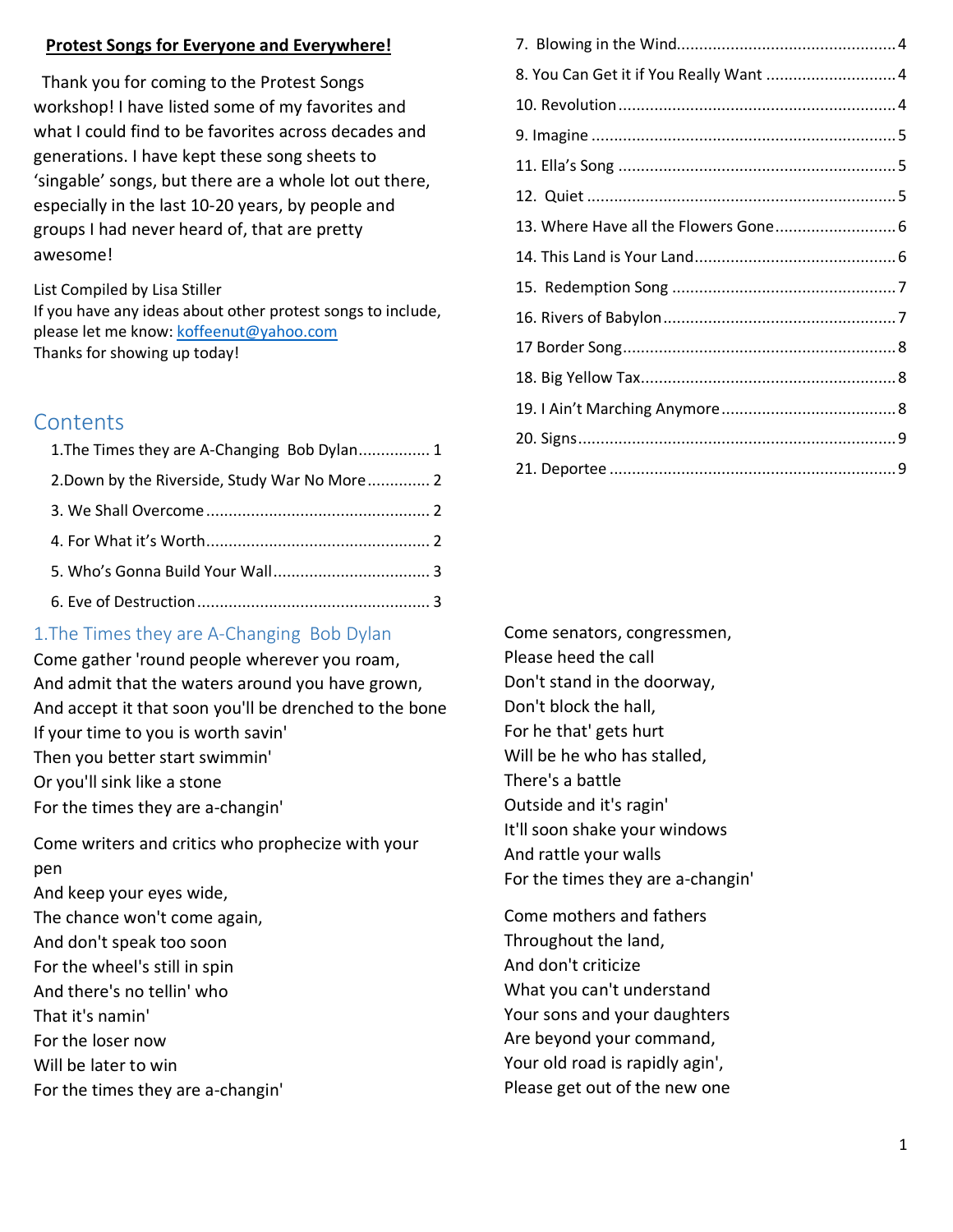If you can't lend your hand For the times they are a-changin'

The line it is drawn, The curse it is cast, The slow one now will Later be fast, As the present now Will later be past The order is rapidly fadin' And the first one now Will later be last For the times they are a-changin'

#### © BOB DYLAN MUSIC CO

### 2.Down by the Riverside, Study War No More

 Gonna lay down my sword and shield Down by the Riverside, Down by the Riverside Gonna lay down my sword and shield And study war no more I ain't gona study war no more (6x)

- 2. Gonna put on that long white robe…
- 3. Gonna put on that starry crown…
- 4. Gonna walk with the Prince of Peace…
- 5. Gonna shake hands around the world…
- 6. Gonna lay down those atom bombs….

Trad. (Black Spritual)

#### 3. We Shall Overcome

We shall overcome, we shall overcome We shall overcome some day O, deep in my heart, I do believe We shall overcome some day!

We are not afraid (3x) today... The truth will make us free… We shall live in peace... The whole wide world around We'll walk hand in hand...

(Inspired by African Am. gospel singing, members of the Food and Tobacco Workers Union, Charleston, SC, and the southern civil rights movement)

#### 4. For What it's Worth

There's something happening here What it is ain't exactly clear There's a man with a gun over there Telling me I got to beware

I think it's time we stop, children, what's that sound Everybody look what's going down

There's battle lines being drawn Nobody's right if everybody's wrong Young people speaking their minds Getting so much resistance from behind

It's time we stop, hey, what's that sound Everybody look what's going down

What a field-day for the heat A thousand people in the street Singing songs and carrying signs Mostly say, hooray for our side

It's s time we stop, hey, what's that sound Everybody look what's going down

Paranoia strikes deep Into your life it will creep It starts when you're always afraid You… Paranoia strikes deep Into your life it will creep It starts when you're always afraid You step out of line, the man come and take you away

We better stop, hey (4x)

Co 1966 Stephen Stills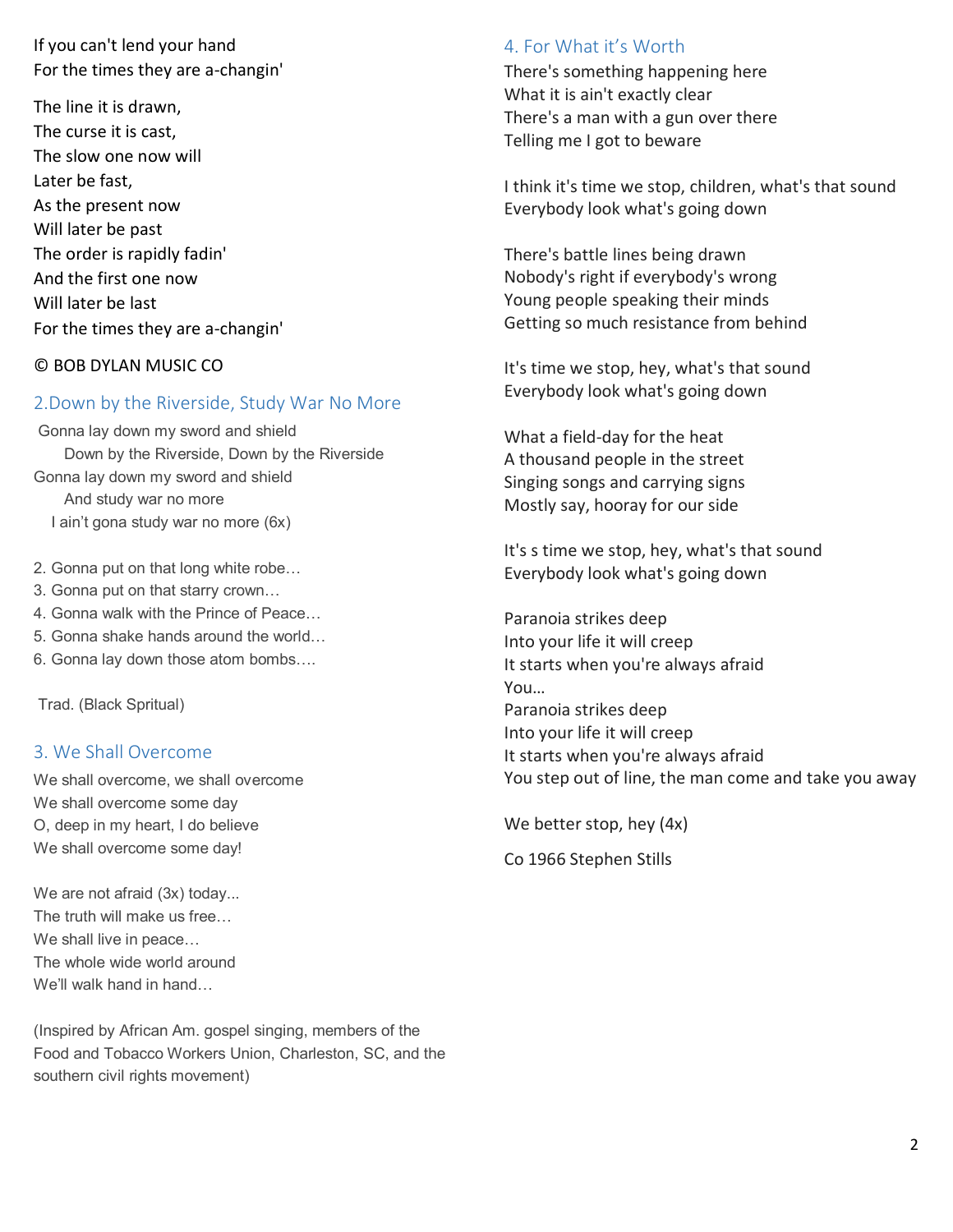### 5. Who's Gonna Build Your Wall

I've got 800 miles of open border Right outside my door There's minute men in little pick up trucks Who've declared their own damn war Now the government wants to build A barrier like old Berlin 8 feet tall But if uncle Sam sends the illegals home

#### Chorus:

Who's gonna build the wall? Who's gonna build your wall boys? Who's gonna mow your lawn? Who's gonna cook your Mexican food When your Mexican maid is gone? Who's gonna wax the floors tonight Down at the local mall? Who's gonna wash your baby's face? Who's gonna build your wall? Now I ain't got no politics

So don't lay that rap on me Left wing, right wing, up wing, down wing I see strip malls from sea to shining sea It's the fat cat white developer Who's created this whole damn squall It's a pyramid scheme of dirty jobs

#### Chorus

We've got fundamentalist Muslims We've got fundamentalist Jews We've got fundamentalist Christians They'll blow the whole thing up for you But as I travel around this big old world There's one thing that I most fear It's a white man in a golf shirt With a cell phone in his ear

Chorus

Co 2006 Tom Russell

## 6. Eve of Destruction

The eastern world, it is explodin', Violence flarin', bullets loadin', You're old enough to kill but not for votin', You don't believe in war, but what's that gun you're totin', And even the Jordan river has bodies floatin',

### **Chorus**

But you tell me over and over and over again my friend,

Ah, you don't believe we're on the eve of destruction.

Don't you understand, what I'm trying to say? And can't you feel the fears I'm feeling today? If the button is pushed, there's no running away, There'll be no one to save with the world in a grave, Take a look around you, boy, it's bound to scare you, boy,

#### **Chorus**

Yeah, my blood's so mad, feels like coagulatin', I'm sittin'… Yeah, my blood's so mad, feels like coagulatin', I'm sittin' here, just contemplatin', I can't twist the truth, it knows no regulation, Handful of Senators don't pass legislation, And marches alone can't bring integration, When human respect is disintegratin', This whole crazy world is just too frustratin',

#### Chorus

Think of all the hate there is in Red China! Then take a look around to Selma, Alabama! Ah, you may leave here, for four days in space, But when your return, it's the same old place, The poundin' of the drums, the pride and disgrace, You can bury your dead, but don't leave a trace, Hate your next door neighbor, but don't forget to say grace,

And you tell me over and over and over and over again my friend,

You don't believe we're on the eve of destruction. No, no, you don't believe we're on the eve of destruction.

Lyrics: P. F. Sloan, Steve Barri Co 1965 Sung by Barry McGuire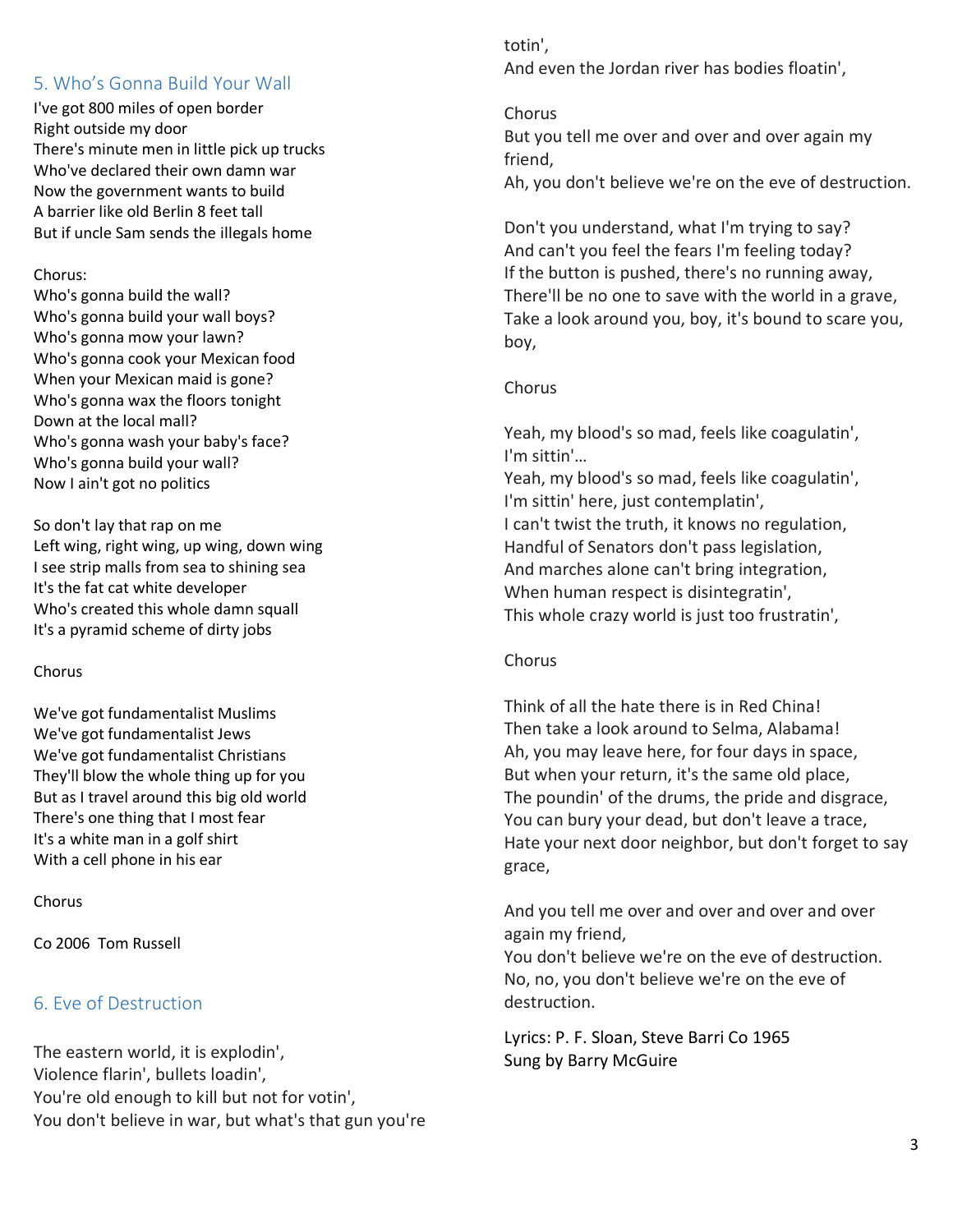### 7. Blowing in the Wind

How many roads must a man walk down Before you call him a man? Yes, 'n' how many seas must a white dove sail Before she sleeps in the sand? Yes, 'n' how many times must the cannon balls fly Before they're forever banned?

The answer, my friend, is blowin' in the wind, The answer is blowin' in the wind.

How many times must a man look up Before he can see the sky? Yes, 'n' how many ears must one man have Before he can hear people cry? Yes, 'n' how many deaths will it take till he knows That too many people have died?

The answer, my friend, is blowin' in the wind, The answer is blowin' in the wind.

How many years can a mountain exist Before it's washed to the sea? Yes, 'n' how many years can some people exist Before they're allowed to be free? Yes, 'n' how many times can a man turn his head, Pretending he just doesn't see?

The answer, my friend, is blowin' in the wind, The answer is blowin' in the wind.

Co. 1962 Bob Dylan

## 8. You Can Get it if You Really Want

Chorus

You can get it if you really want You can get it if you really want You can get it if you really want But you must try, try and try, try and try You'll succeed at last, mmh, yeah

Persecution you must fear Win or lose you're about to get your share Got your mind set on a dream You can get it though hard it may seem now Listen, Rome was not built in a day Opposition will come your way But the harder the battle, you see Is the sweeter the victory now

You can get it if you really want You can get it if you really want You can get it if you really want But you must try, try and try, try and try You'll succeed at last (2x)

Jimmy Cliff, Co 1970

# 10. Revolution

You say you want a revolution Well, you know We all want to change the world You tell me that it's evolution Well, you know We all want to change the world But when you talk about destruction Don't you know that you can count me out Don't you know it's gonna be All right, all right, all right You say you got a real solution Well, you know We'd all love to see the plan You ask me for a contribution Well, you know We're doing what we can But if you want money for people with minds that hate All I can tell is brother you have to wait Don't you know it's gonna be All right, all right, all right You say you'll change the constitution Well, you know We all want to change your head You tell… You say you'll change the constitution Well, you know We all want to change your head You tell me it's the institution Well, you know You better free you mind instead

**Chorus**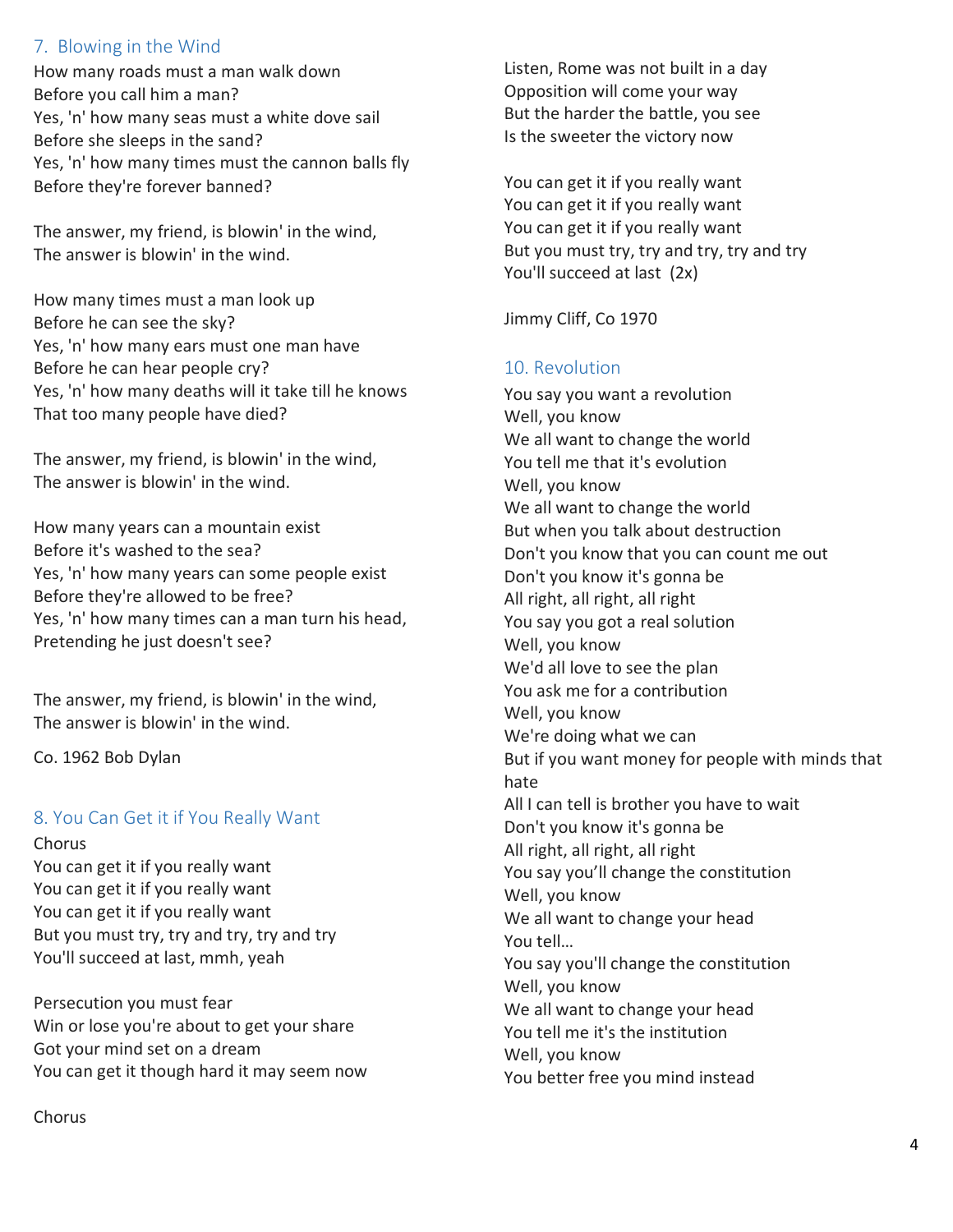But if you go carrying pictures of chairman Mao You ain't going to make it with anyone anyhow Don't you know it's gonna be All right, all right, all right All right, all right, all right All right, all right, all right All right, all right

Paul McCartney, John Lennon, Co 1968

#### 9. Imagine

Imagine there's no heaven It's easy if you try No hell below us Above us only sky Imagine all the people living for today Imagine there's no countries It isn't hard to do Nothing to kill or die for And no religion too Imagine all the people living life in peace, you You may say I'm a dreamer But I'm not the only one I hope some day you'll join us And the world will be as one Imagine no possessions I wonder if you can No need… Imagine no possessions I wonder if you can No need for greed or hunger A brotherhood of man Imagine all the people sharing all the world, you You may say I'm a dreamer But I'm not the only one I hope some day you'll join us And the world will be as one

John Lennon Co. 1971

### 11. Ella's Song

Chorus (sung between each verse) We who believe in freedom cannot rest We who believe in freedom cannot rest until it comes

Until the killing of black men, black mothers' sons Is as important as the killing of white men, white mothers'

#### sons

That which touches me most Is that I had a chance to work with people Passing on to others that which was passed on to me

To me young people come first They have the courage where we fail And if I can but shed some light as they carry us through the gale

The older I get the better I know that the secret of my going on Is when the reins are in the hands of the young, who dare to run against the storm

Not needing to clutch for power Not needing the light just to shine on me I need to be one in the number as we stand against tyranny

Struggling myself don't mean a whole lot, I've come to realize That teaching others to stand up and fight is the only way my struggle survives

I'm a woman who speaks in a voice and I must be heard At times I can be quite difficult, I'll bow to no man's word

Written by Dr. Bernice Johnson Reagon Co. 1991 Performed by Sweet Honey in the Rock

#### 12. Quiet

Put on your face Know your place Shut up and smile Don't spread your legs\* I could do that

But no one knows me no one ever will if I don't say something, if I just lie still Would I be that monster, scare them all away If I let the-em hear what I have to say

I can't keep quiet, no oh oh oh oh oh oh I can't keep quiet, no oh oh oh oh oh oh A one woman riot, oh oh oh oh oh oh oh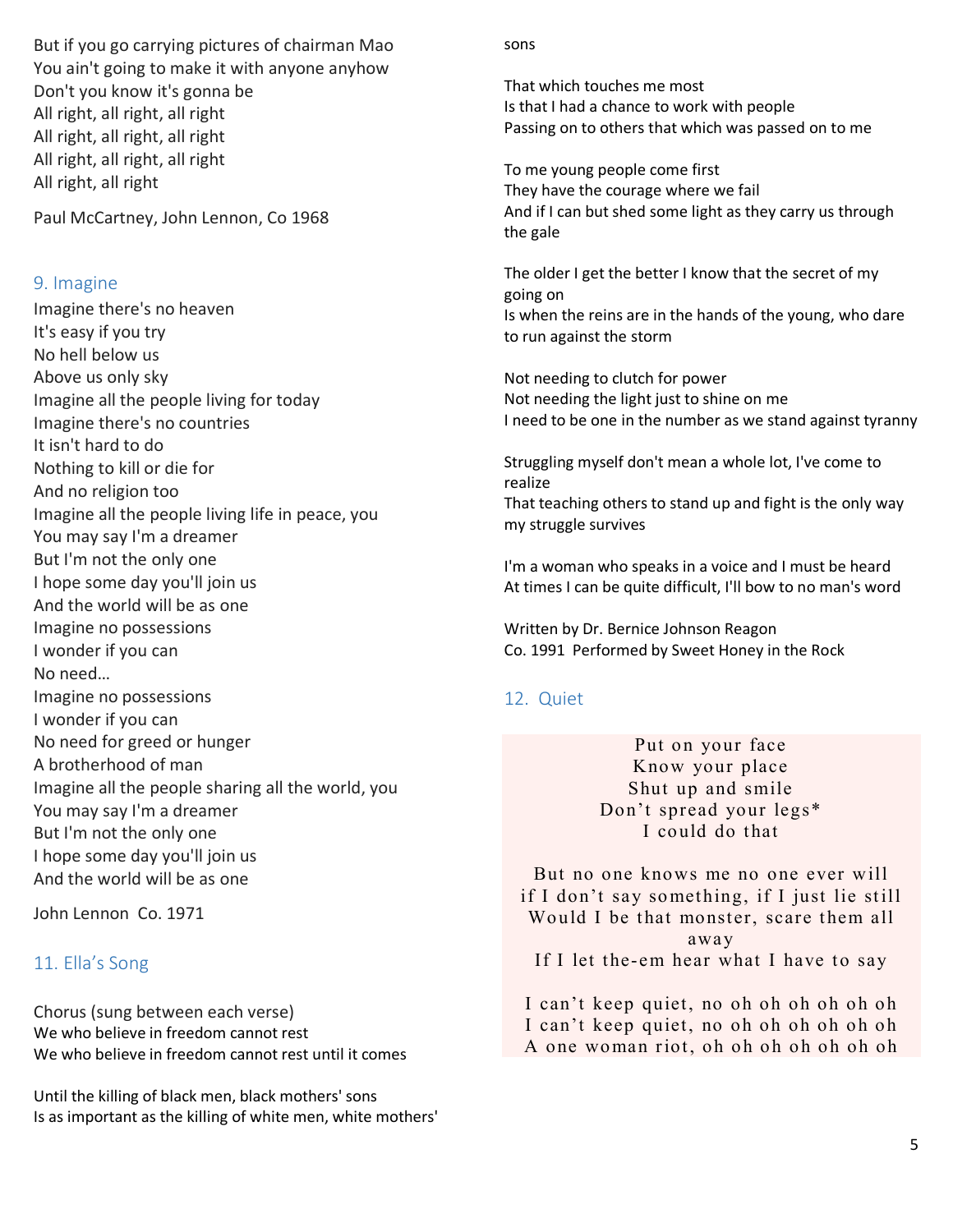#### I can't keep quiet For anyone Anymore

Cuz no one knows me no one ever will if I don't say so mething, take that dry blue pill\* they may see that monster, they may run away But I have to do this, do it anyway I can't keep quiet, no oh oh oh oh oh oh I can't keep quiet, no oh oh oh oh oh oh A one woman riot, oh oh oh oh oh oh oh Oh I can't keep quiet

Let it out Let it out Let it out now There'll be someone who understands Let it out Let it out Let it out now Must be someone who'll understand Let it out Let it out Let it out now There'll be someone who understands Let it out Let it out Let it out now

I can't keep quiet

MILCK Co. 2017

#### 13. Where Have all the Flowers Gone

Where have all the flowers gone? Long time passing Where have all the flowers gone? Long time ago Where have all the flowers gone? Girls have picked them every one When will they ever learn? When will they ever learn?

Where have all the young girls gone? Long time passing Where have all the young girls gone? Long time ago Where have all the young girls gone? Taken husbands every one When will they ever learn? When will they ever learn?

Where have all the young men gone? Long time passing Where have all the young men gone? Long time ago Where have all the young men gone? Gone for soldiers every one When will they ever learn? When will they ever learn? Where have all the soldiers gone? Long time passing Where have all the soldiers gone? Long time ago Where… Where have all the soldiers gone? Long time passing Where have all the soldiers gone? Long time ago Where have all the soldiers gone? Gone to graveyards every one When will they ever learn? When will they ever learn? Where have all the graveyards gone? Long time passing Where have all the graveyards gone? Long time ago Where have all the graveyards gone? Covered with flowers every one When will we ever learn? When will we ever learn?

Pete Seeger Co. 1963

### 14. This Land is Your Land

This land is your land This land is my land From California to the New York island; From the red wood forest to the Gulf Stream waters This land was made for you and Me.

As I was walking that ribbon of highway, I saw above me that endless skyway: I saw below me that golden valley: This land was made for you and me.

I've roamed and rambled and I followed my footsteps To the sparkling sands of her diamond deserts; And all around me a voice was sounding: This land was made for you and me.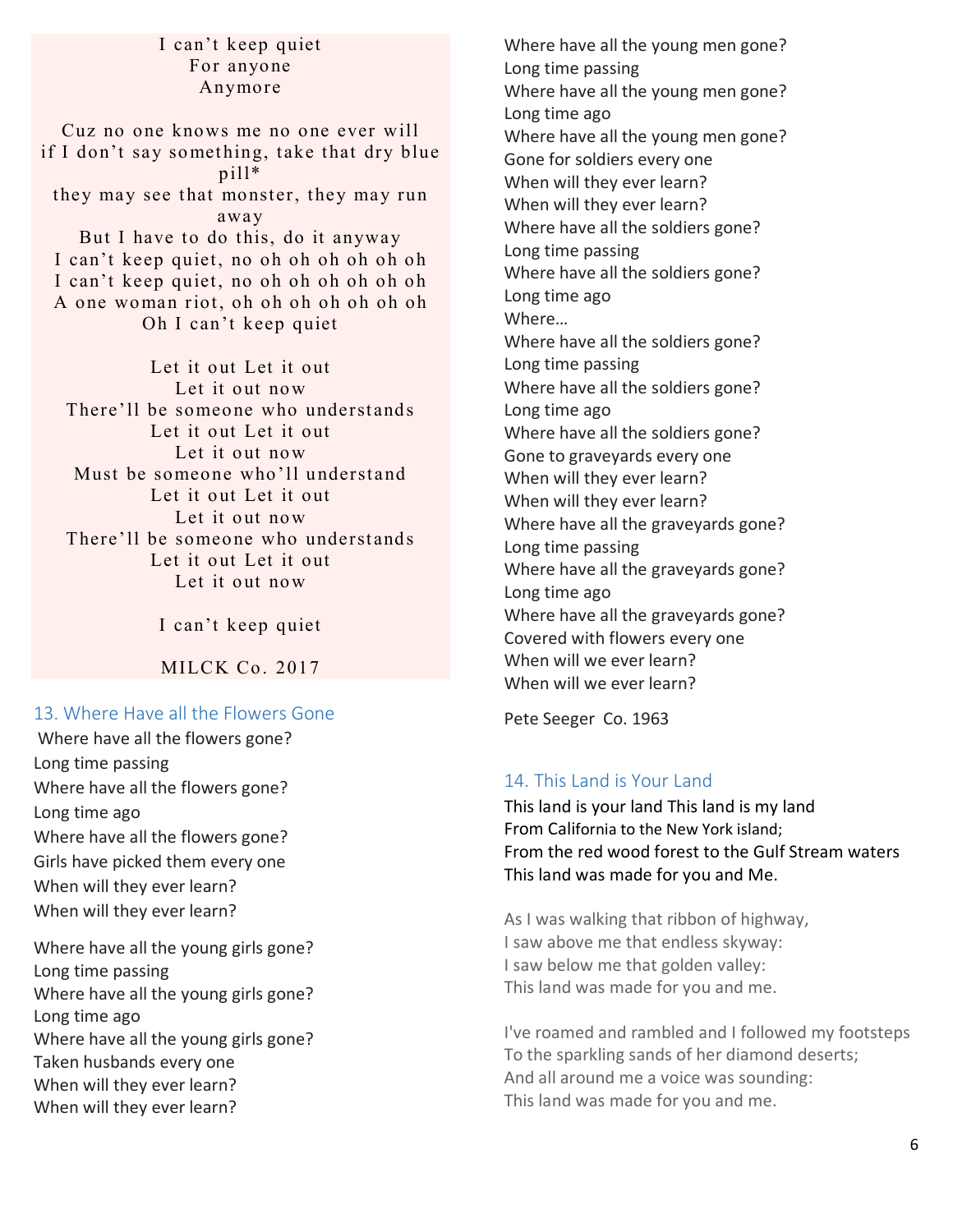When the sun came shining, and I was strolling, And the wheat fields waving and the dust clouds rolling,

As the fog was lifting a voice was chanting: This land was made for you and me.

As I went walking I saw a sign there And on the sign it said "No Trespassing." But on the other side it didn't say nothing, That side was made for you and me.

In the shadow of the steeple I saw my people, By the relief office I seen my people; As they stood there hungry, I stood there asking Is this land made for you and me?

Nobody living can ever stop me, As I go walking that freedom highway; Nobody living can ever make me turn back This land was made for you and me.

Woody Guthrie Co. 1956

Resources for Resistance Singing: https://www.huffingtonpost.com/entry/yoursoundtrack-for-the-resistancemovement\_us\_58b38c7de4b0e5fdf6197454

https://www.rollingstone.com/music/lists/13-greatantidonald-trump-protest-songs-w467532/billy-braggthe-times-they-are-a-changing-back-w467697

https://www.pastemagazine.com/articles/2017/10/the-50 best-protest-songs-of-all-time.html

# 15. Redemption Song

Old pirates, yes, they rob I Sold I to the merchant ships Minutes after they took I From the bottomless pit But my hand was made strong By the hand of the Almighty We forward in this generation **Triumphantly** Won't you help to sing These songs of freedom? 'Cause all I ever have Redemption songs Redemption songs

Emancipate yourselves from mental slavery None but ourselves can free our minds Have no fear for atomic energy 'Cause none of them can stop the time How long shall they kill our prophets While we stand aside and look? Ooh Some say it's just a part of it We've got to fulfill the Book

Won't you help to sing These songs of freedom? 'Cause all I ever have Redemption songs Redemption songs Redemption songs

Emancipate yourselves from mental slavery None but ourselves can free our minds Wo! Have no fear for atomic energy 'Cause none of them-a can-a stop-a the time How long shall they kill our prophets While we stand aside and look? Yes, some say it's just a part of it We've got to fulfill the book Won't you have to sing These songs of freedom? 'Cause all I ever had Redemption songs All I ever had Redemption songs These songs of freedom Songs of freedom

Songwriters: Bob Marley, Co 1979 Redemption Song lyrics © Kobalt Music Publishing Ltd.

## 16. Rivers of Babylon

By the rivers of Babylon Where he sat down And there he wept when he remembered Zion

Oh from wicked, carry us away from captivity Required from us a song How can we sing king Alpha's song in a strange land?

So let the words of our mouth And the meditations of our hearts Be acceptable in thy sight **Override** 

By the rivers of Babylon Where he sat down And there he wept when he remembered Zion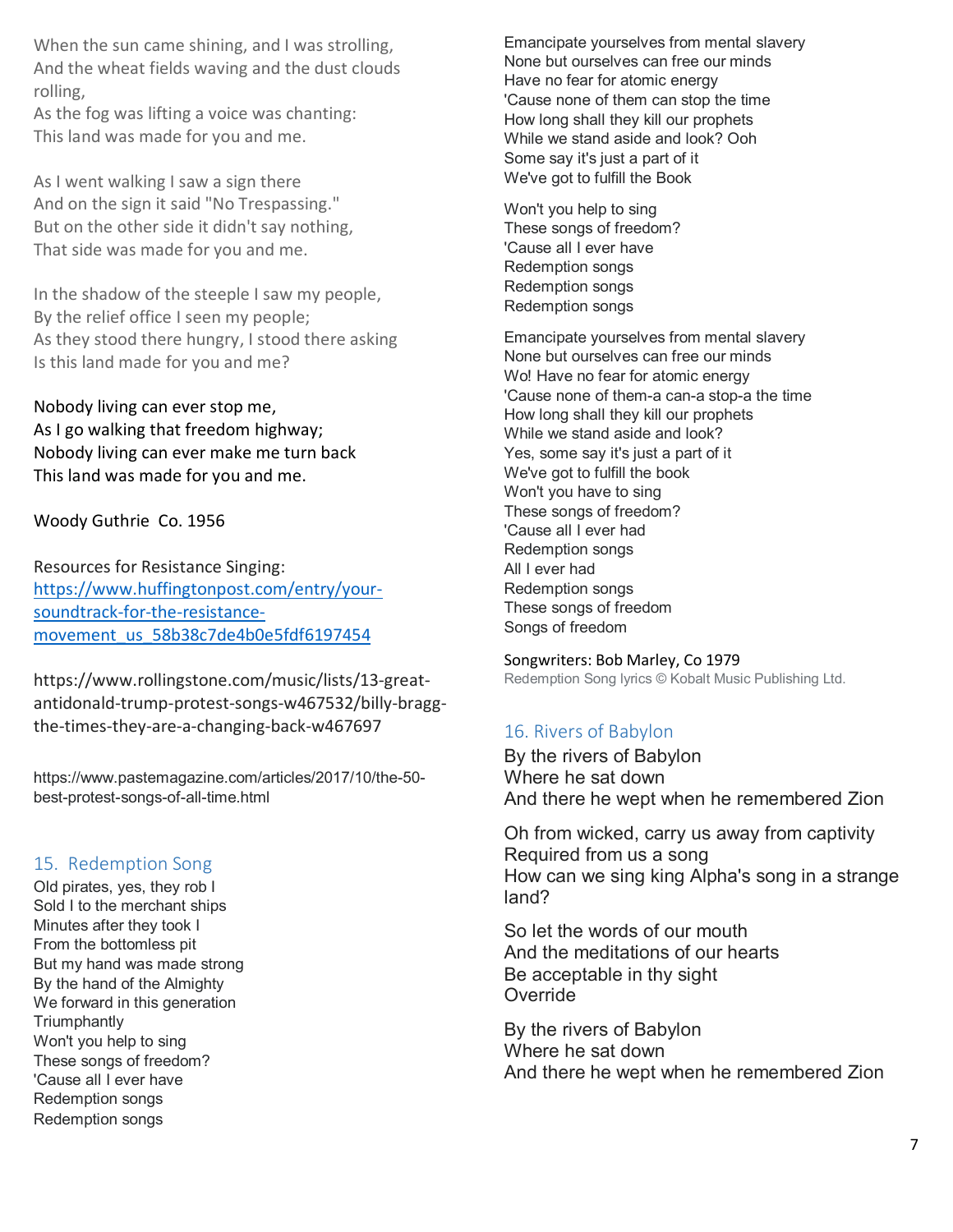Oh from wicked, carry us away from captivity Required from us a song

How can we sing king Alpha's song in a strange land?

#### How can we sing king Alpha's song in a strange land?

Songwriters: Brent Dowe / Frank Farian / George Reyam / Trevor **McNaughton** Co 1970, The Medallions

# 17 Border Song

Holy Moses I have been removed I have seen the spectre he has been here too Distant cousin from down the line Brand of people who ain't my kind Holy Moses I have been removed

Holy Moses I have been deceived Now the wind has changed direction and I'll have to leave Won't you please excuse my frankness but it's not my cup of tea

Holy Moses I have been deceived

I'm going back to the border Where my affairs, my affairs ain't abused I can't take any more bad water Been poisoned from my head down to my shoes

Holy Moses I have been deceived Holy Moses let us live in peace Let us strive to find a way to make all hatred cease There's a man over there What's his colour I don't care He's my brother let us live in peace He's my brother let us live in peace He's my brother let us live in peace Songwriters: Bernie Taupin / Elton John Co 1969

## 18. Big Yellow Tax

They paved paradise And put up a parking lot With a pink hotel, a boutique And a swinging hot spot Don't it always seem to go That you don't know what you've got 'Till it's gone They paved paradise And put up a parking lot

They took all the trees And put them in a tree museum And they charged all the people A dollar and a half to see 'em Don't it always seem to go That you don't know what you've got

'Till it's gone They paved paradise And they put up a parking lot

Hey farmer farmer Put away that D.D.T. now Give me spots on my apples But leave me the birds and the bees Please Don't it always seem to go That you don't know what you've got 'Till it's gone They paved paradise And put up a parking lot

Late last night I heard the screen door slam And a big yellow taxi Took away my old man Don't it always seem to go That you don't know what you've got 'Till it's gone They paved paradise And put up a parking lot

Don't it always seem to go That you don't know what you've got 'Till it's gone They paved paradise Put up a parking lot

They paved paradise And put up a parking lot

They paved paradise Put up a parking lot Songwriters: Joni Mitchell https://jonimitchell.com/music/song.cfm?id=13 Co 1970

## 19. I Ain't Marching Anymore

Oh I marched to the battle of New Orleans At the end of the early British war The young land started growing The young blood started flowing

But I ain't marchin' anymore For I've killed my share of Indians In a thousand different fights I was there at the Little Big Horn I heard many men lying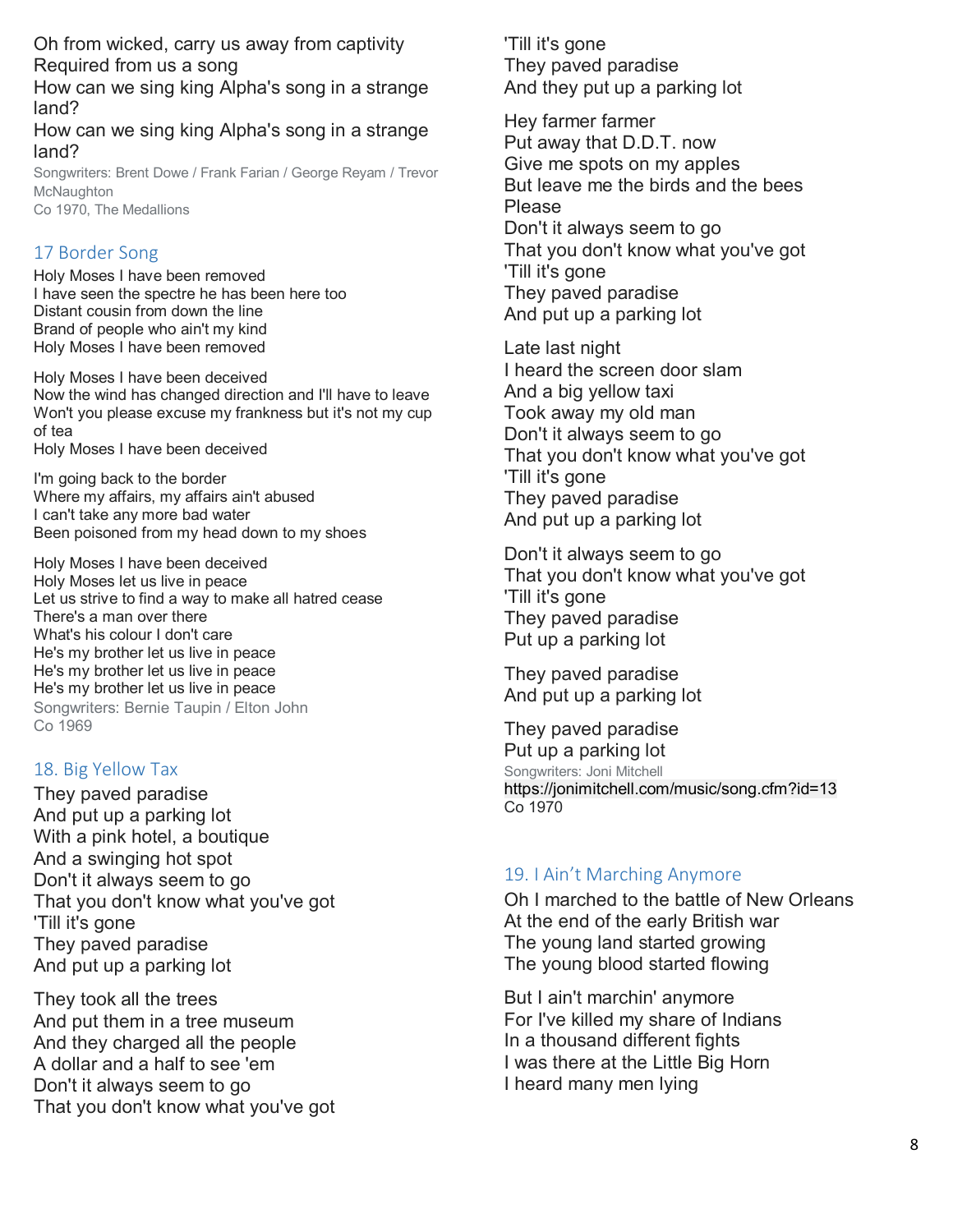I saw many more dying But I ain't marchin' anymore

It's always the old to lead us to the war It's always the young to fall Now look at all we've won with the saber and the gun Tell me is it worth it all For I stole California from the Mexican land Fought in the bloody Civil War Yes I even killed my brother

And so many others

And I ain't marchin' anymore For I marched to the battles of the German trench In a war that was bound to end all wars Oh I must have killed a million men And now they want me back again But I ain't marchin' anymore

For I flew the final mission in the Japanese sky Set off the mighty mushroom roar When I saw the cities burning I knew that I was learning That I ain't marchin' anymore

Now the labor leader's screamin' when they close the missile plants,

United Fruit screams at the Cuban shore, Call it "Peace" or call it "Treason, " Call it "Love" or call it "Reason, " But I ain't marchin' any more. Songwriters: Phil Ochs

Co 1964

## 20. Signs

And the sign says long hair freaky people need not apply So I put my hair under my hat and I went in to ask him why He said you look like a fine outstanding young man I think you'll do

So I took off my hat I said imagine that huh me working for you

Signs signs Everywhere there's signs Fucking up the scenery Breaking my mind Do this, don't do that Can't you read the sign

And the sign says anybody caught trespassing will be shot on sight

So I jumped the fence and I yelled at the house, hey! what gives you the right

To put up a fence and keep me out or to keep mother nature in

If god was here he'd tell it to your face man you're some kind of sinner

Signs signs Everywhere there's signs Fucking up the scenery Breaking my mind Do this, don't do that Can't you read the sign

Oh say now mister can't you read You got to have a shirt and tie to get a seat You can't watch no you can't eat you ain't supposed to be here

And the sign says you got to have a membership card to get inside, huh

And the sign says everybody welcome come in kneel down and pray But then they passed around a plate at the end of it all And I didn't have a penny to pay So I got me a pen and paper and I made up my own fucking sign I said thank you lord for thinking about me I'm alive and doing fine Signs signs

Everywhere there's signs Fucking up the scenery Breaking my mind Do this, don't do that Can't you read the sign

Signs signs Everywhere there's signs Fucking up the scenery Breaking my mind Do this, don't do that Can't you read the sign Songwriters: Les Emmerson Co 1970

## 21. Deportee

The crops are all in and the peaches are rotting The oranges are piled in their cresote dumps They're flying you back to the Mexico border To pay all your money to wade back again

My father's own father, he wanted that river They took all the money he made in his life My brothers and sisters come working the fruit trees

And they rode the truck till they took down and died